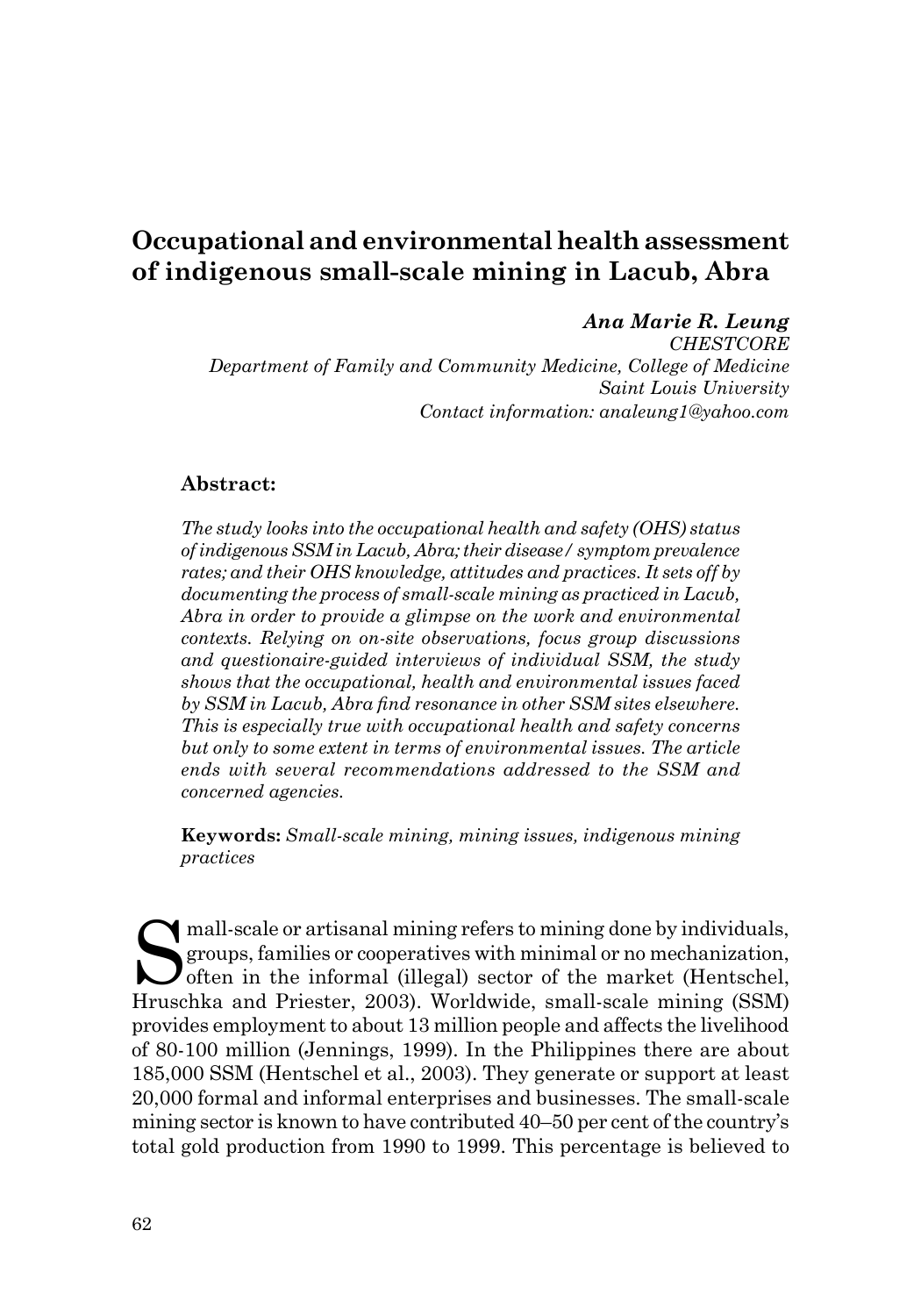have been a major factor in recent closures of large gold-mining operations (Bugnosen, 2001).

SSM has recently received a boost in the country as the Philippine government is pushing for the revitalization of the mining industry. As a way of maximizing rewards, small-scale miners are to be tapped as significant extractors of minerals for revenue. As the role of small scale mining increases, it is therefore important to consider the occupational and environmental issues relative to this industry.

Along occupational health concerns, the International Labor Organization (n.d.) has noted that "non-fatal accident rates among the SSM are routinely six or seven times higher than in larger operations, even in industrialized countries". As for environmental impact, SSM have largely been accused as environmental polluters due to their use of dangerous chemicals like mercury and cyanide.

Several studies were done on these both at the local (e.g., Bugnosen, n.d.) and international level (e.g., Hentschel et al, 2003; IIED, 2001), but more data is yet needed (see Jennings, 2001 on health; Bugnosen, 2001). This is especially true with regards the issue of environmental pollution because in the indigenous SSM tradition, the use of chemicals is prohibited, as the SSM practices are regulated collectively by the community. In this regard, there may be lessons to learn from indigenous occupational health and safety practices.

This research focuses on the Cordillera Administrative Region, home to various indigenous groups, where SSM has been and is still widely practiced (for a historical background on the SSM in the Cordilleras, see APITTAKO, 2005). In particular, it takes as research site the municipality of Lacub, Abra Province, an area where SSM has been carried out for about the past hundred years. Lacub is a 5th-class municipality with a total population of  $2,782$  in 509 households<sup>1</sup> residing in six barangays. Currently, many residents particularly from the Barangays of Talampac (and its sub-sitio Pacoc), Buneg, Balawang, Guinguinabang and Poblacion are engaged in small-scale mining for gold at least part of the year. Majority of residents are farmers belonging to the Binongan and Mabaca tribes. Lacub, just like most other communities in Northern Cordillera, largely depends on agriculture, such that the imperative to care for the environment and protect their agricultural lands remains.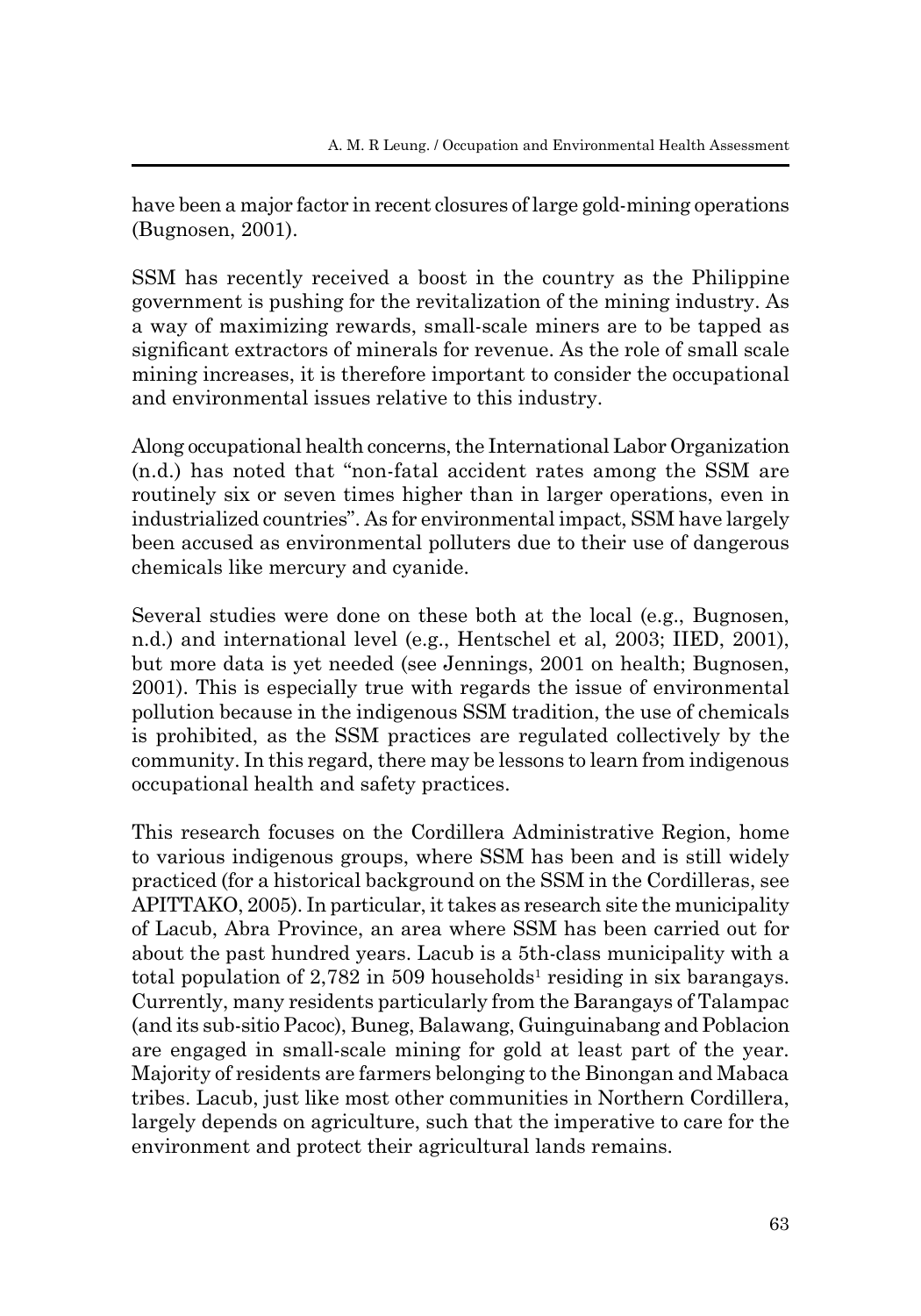The study aims to describe and expound on the (1) occupational health and safety (OHS) status of indigenous SSM in Lacub, Abra, (2) their disease/ symptom prevalence rates, and (3) their OHS knowledge, attitudes and practices. To set the stage for the discussion of these, the research likewise intends to document the process of small-scale mining as practiced in Lacub. In the end, it hopes to come up with recommendations for the benefit of the SMM as well as for policies that can be enacted by concerned agencies.

## **Research design and methods**

The study is a descriptive research which employed observation, focus group discussions and questionaire-guided interviews of individual SSM. It was conducted by CHESTCORE staff and medical student volunteers from the Saint Louis University who served as field researchers in this study.2 Community leaders served as host and guides to the researchers.

Several visits were made to Lacub over the period of one year. These visits ranged anywhere from one to four weeks, mainly in November 2005 and April –May 2006. The team visited four major groups of mine tunnels and interviewed 67 small-scale miners. (The total number of small-scale miners in Lacub is not known. All SSM present at the sites visited who were willing to be interviewed and who fulfilled the inclusion criteria were included in this research.)

The mean age of the mine workers is 41.64 years (standard deviation/ SD=14.01), with the youngest being 18 and the oldest being 81. Fiftyeight percent (58%) were men.

The small-scale miners have been doing this type of work for an average of 20.06 years (SD=14.56). Excluded from this study were SSM who have been working for less than a year at this type of work so the shortest working time as SSM was one year while the longest was 58.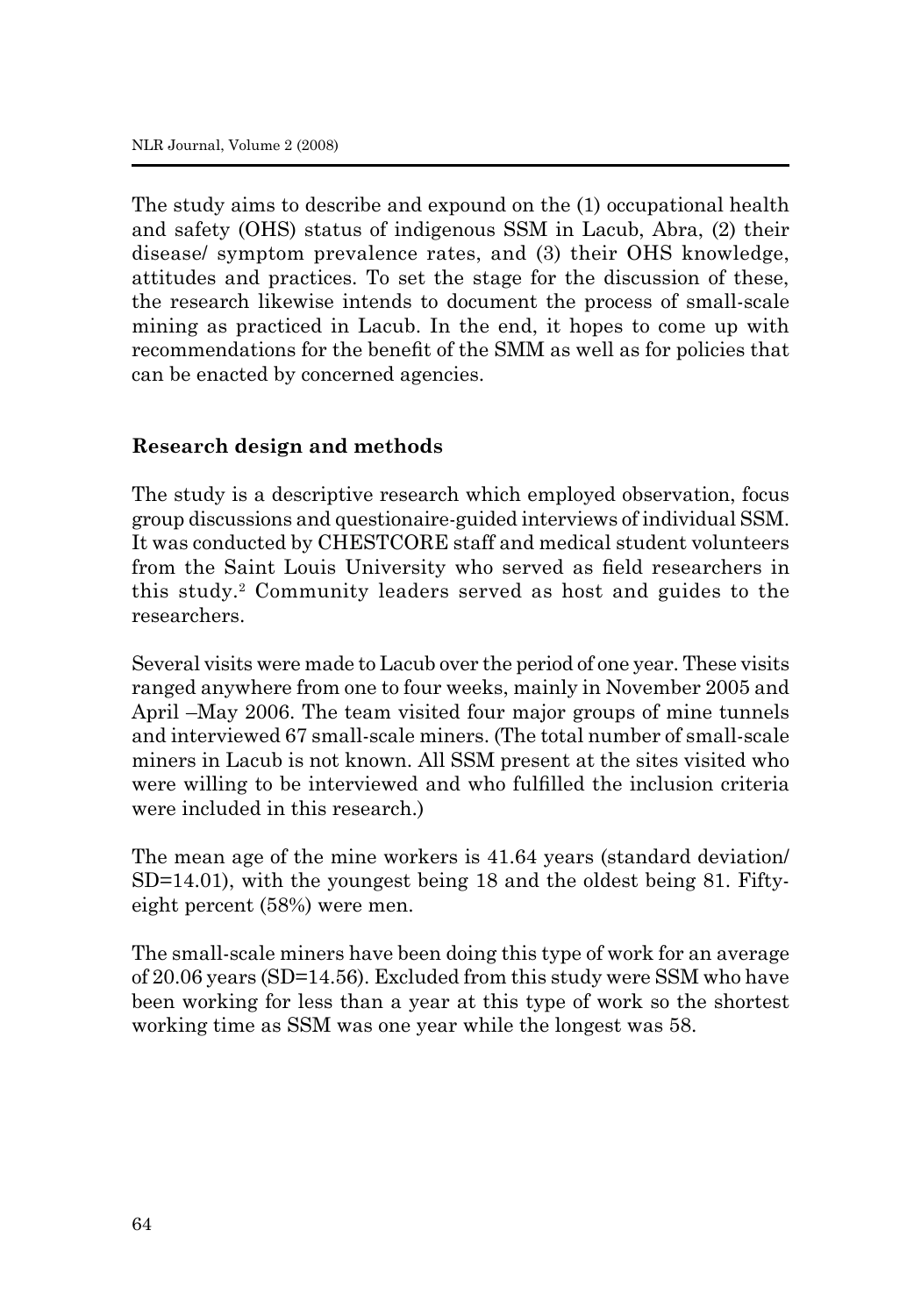

The oldest (81 years old) SSM was a female who had been engaged in mining since she was 23. The youngest SSM (18 years old) had already been mining for the past five years. On the average, the SSM started in this type of job around the age of 21.58 years old (SD=11.53). However, some of them started as early as nine to ten years of age.<sup>3</sup>

SSM work an average of 8.28 hours (SD=1.24) for 6.13 days per week  $(SD=0.76)$ .

# **Findings and discussion**

The first part of this section describes the process of SSM as practiced in Lacub. This shall set the background for the discussion of the OHS status, knowledge, attitude and practices of SSMs as well as their disease/ symptom prevalence rates.

# *The process of small-scale mining*

Small-scale mining in Lacub is at its peak during the months of September through December. Most mining stops from January to March as harvesting of rice takes precedence. Farming and mining chores are combined from April to May while farming (planting rice) takes precedence again from June to August.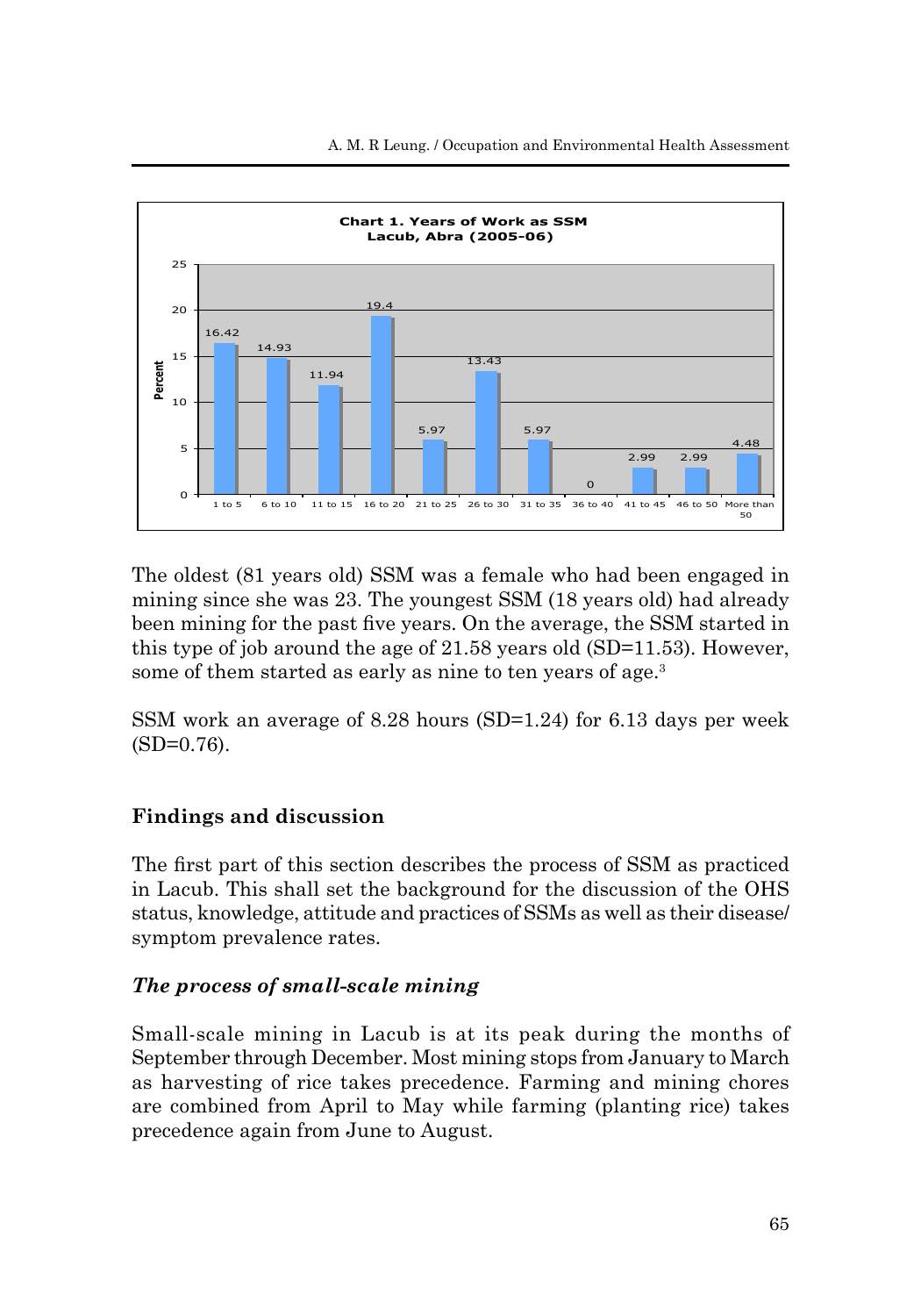One type of small-scale mining engaged in by miners of Lacub, Abra is placer mining *(panagyakayak/ panaggasagas/ panagbarkis)*. This employs the flow of the river to filter rocks and sandy particles through a series of wooden chutes lined with jute sacks. Others employ panning to directly filter gold from the rocks and sand in the river.

To be discussed in details here is the other type, the one that is most commonly practiced: doghole mining *(panagusok)*. This involves the following steps:

*Tunneling*. Small-scale miners have their own ways of determining where to dig a tunnel. A tunnel is dug through rock and soil using mallets and chisels. Dynamite is used to blast through solid rock. Timber may be used to support areas in danger of collapsing.

*Transporting the ore out of the tunnel*. The raw gold ore is gathered into plastic gallon containers and carried out of the tunnel. Older children and young teens (mostly but not exclusively male) are involved in this task. These loads were carried on the backs of the miners.

*Crushing the ore by hand.* Using heavy mallets, hammers and crudelymade rubber holders, the ore is crushed from large rocks measuring 7-15 cm into smaller pieces about 2-4 cm in diameter. Gold-containing ore is separated from ordinary rock. This task is usually done by the women and child miners.

*Transport of the crushed ore to the milling area*. The crushed ore is gathered into sacks and carried by both men and women miners to the milling area.

*Milling the ore*. The ball mill is a metal cylinder varying in capacity from 2 cavans (approximately 100 kg) or more. Metal rods<sup>4</sup> are placed inside this cylinder. The hand-crushed ore and water are added. A dieselpowered generator is then used to turn the ball mill for several hours. The finished product is a fine sandy material, which is then filtered through a series of wooden chutes *(barkis)* lined with jute sacks *(ap-ap)* using water steadily flowing from a hose. The miner also employs both hands and feet to control the flow of the sandy material. This task is done by both men and women. It requires experience to perform this process properly and efficiently.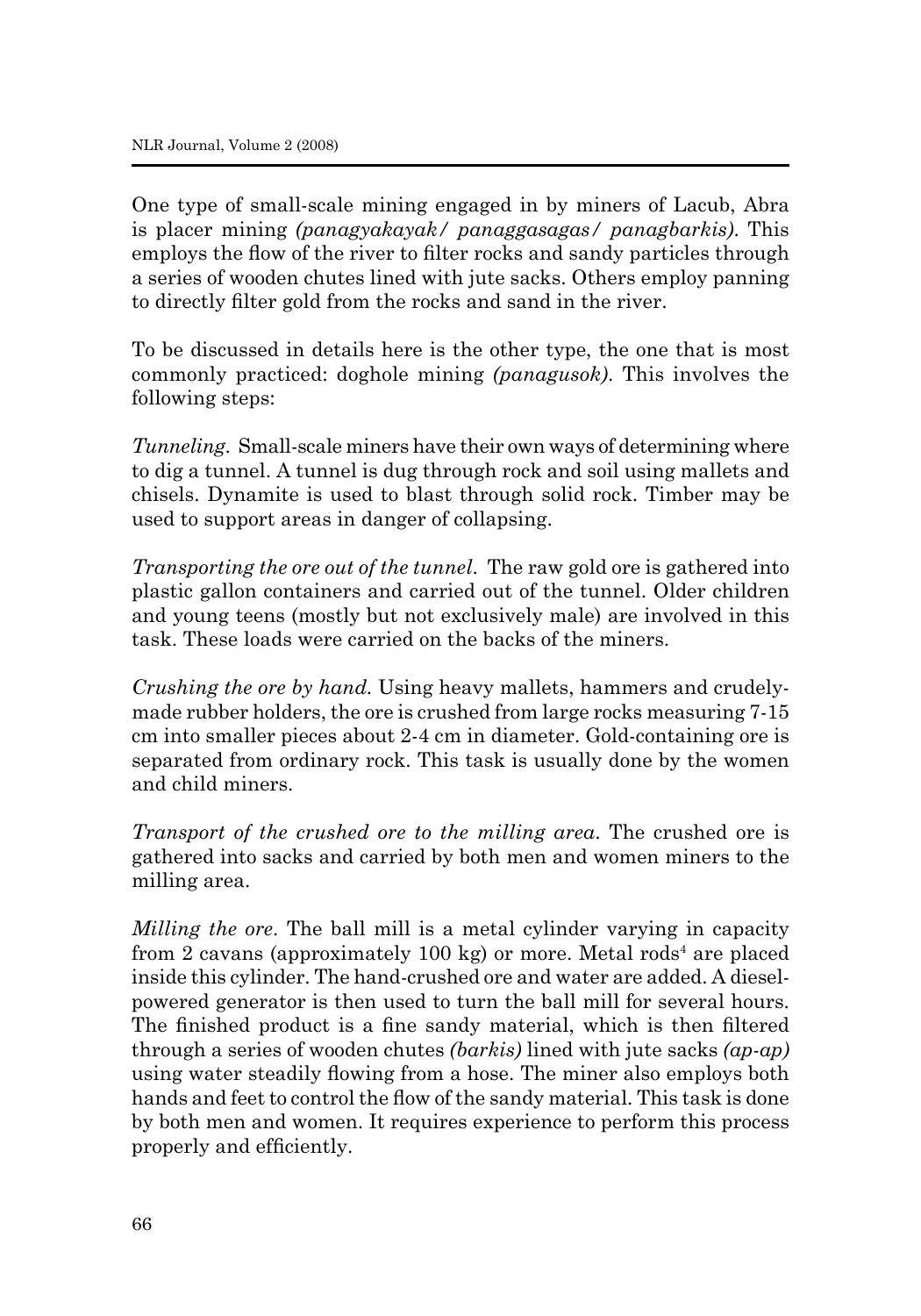The heavy particles of gold sink to the bottom and stick to the jute sack lining. The lighter non-gold particles flow out with the water.

*Further gravity concentration by panning*. The gold-containing jute sacks are washed in a tub to remove the particles that have stuck to them. Concentration of the gold particles through gravity is then done by rotating them in a round wooden pan. The wooden pan is shaped such that its sides are sloping towards the center, where the gold then concentrates.

Panning may be done at the ball mill area or the sacks of milled ore may be carried home in sacks. Panning will then be done at a later time.

*Smelting and purifying the gold*. The gold particles are formed into nuggets by heating them in a clay dish *(gangi)*. A blow torch is used for heating. Borax (sodium borate) is mixed with the gold to lower the melting point and reduce viscosity of the mixture. The impurities then separate as a slag while the heavier molten gold (and silver) sink to the bottom (Gold roasting, n.d.).

*Selling the gold*. SSM sell gold to local resident buyers. Others may choose to travel to Baguio City and sell the gold there themselves, usually at a higher price than that offered by the Lacub gold buyers.

In terms of labor division, the proportion of small-scale miners who are engaged in the tasks enumerated above are as follows:

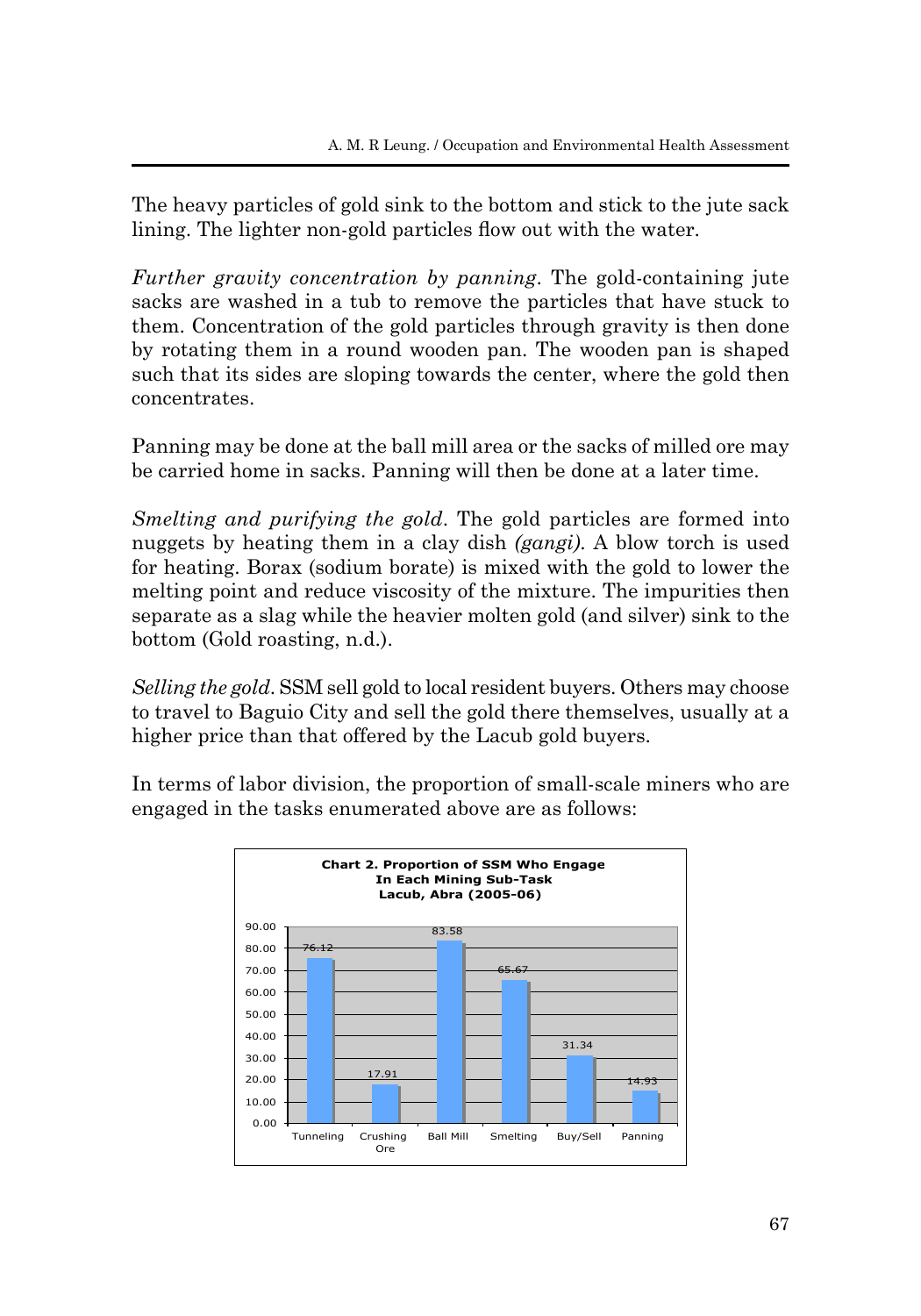Miners divide themselves in informal groups of 5-10 members, usually along kinship lines. Division of tasks is informal and may be rotated among the members of the group, except for certain tasks requiring more experience or specialization (e.g. dynamite blasting, running the ball mill engine). Women and younger workers with less experience are usually given the more manual tasks such as chiseling rock or carrying ore. Gold smelting is reserved for the head of the group who is usually older, more experienced and puts in a bigger financial investment in the endeavor.

# *Major health hazards identified vav disease prevalence*

An International Labour Organization survey (ILO, 1999) identified five major health risks in small-scale mining and processing: exposure to dust (silicosis); exposure to mercury and other chemicals; effects of noise and vibration; effects of poor ventilation (heat, humidity, lack of oxygen); and, effects of over-exertion, inadequate work space and inappropriate equipment.

Similar hazards were found in Lacub, Abra:

*Dust, fumes and other inhaled particles*. Dust must be the most readily evident hazard to which the Lacub SSM are exposed. Similar dusty conditions are described in the Kias gold mines of Benguet (Bugnosen, n.d.).

Generation of dust from mining in Lacub is heaviest during the digging of tunnels and the crushing of ore. The SSM relate how, during the dry summer months, the ore that is left lying around the tunnels (prior to manual crushing and transport) generates much dust. Dust and fumes (heavy enough to obscure visibility for a few meters) is also generated during dynamite blasting. Before the fuse is lit, the tunnel to be blasted and adjacent ones are cleared of workers. However, the dust from blasting extends out of the tunnel entrance. The SSM wait only 10-15 minutes prior to re-entry.

Fumes are also generated from the headlamps used by the SSM which are fueled with carbide. Diesel fumes also emanate from the motor engine that powers the ball mill. Despite all these, the SSM were noted not to resort to any practice that could help reduce their exposure to dust and fumes.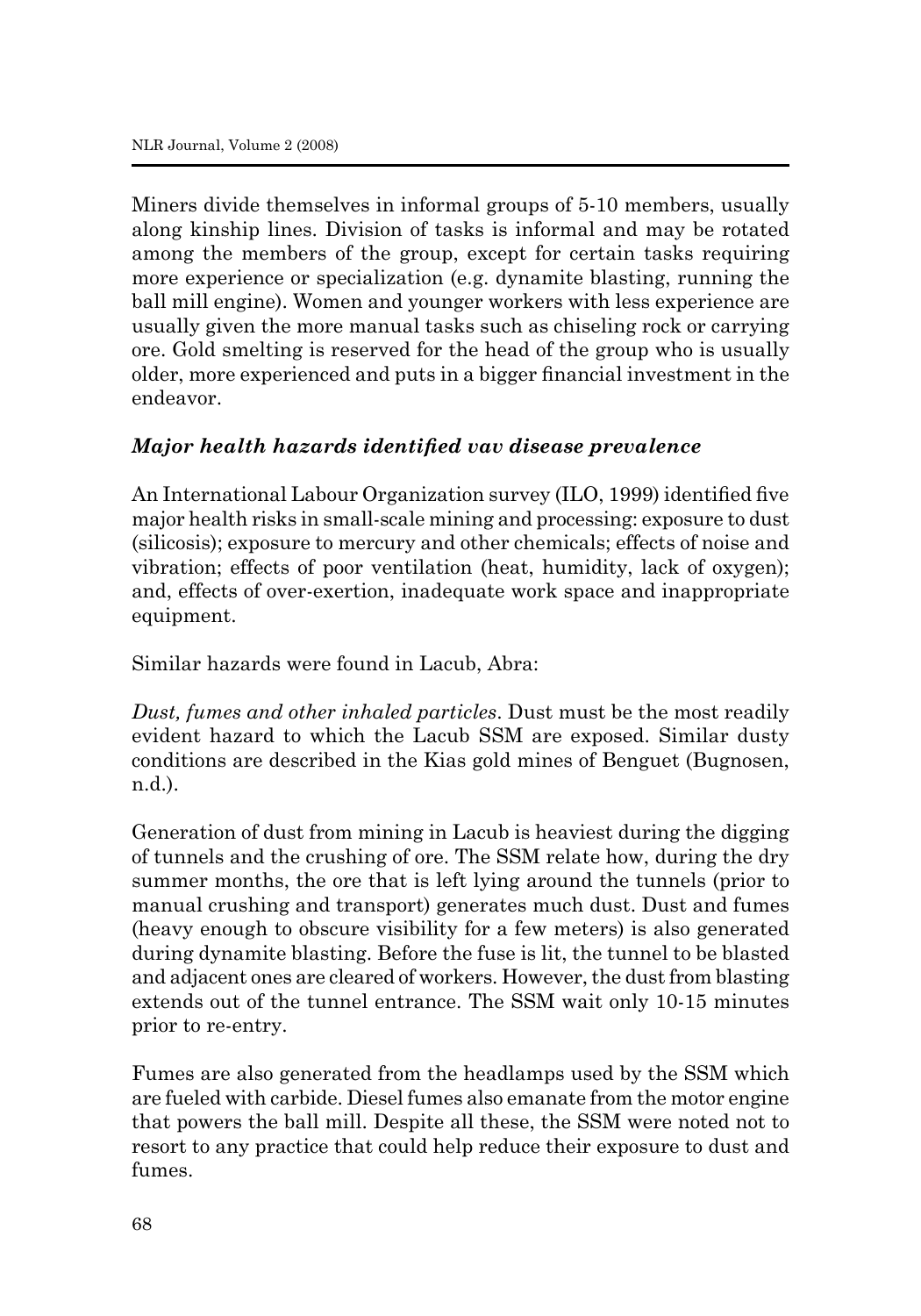Present evidence now indicates that all dust exposures sufficiently intense to be reported by those exposed should be viewed with suspicion. Not only organic and inorganic dusts have been related to chronic obstructive pulmonary disease (COPD), but poorly characterized dusts (with or without chemicals, fumes and vapors) as well (Rom, 1998).

Given this situation, cough is the third most common symptom reported by the Lacub SSM (see Chart 4). Tuberculosis is reported as a past illness by 11 (20.75%) of them. The incidence of TB among the small-scale miners is 10 times higher than that reported for the general population of Lacub municipality. In 2005, pulmonary tuberculosis was reported as the third leading cause of morbidity in Lacub municipality, affecting 2 percent of the total population (60 cases out of 2,782 total population) (RHU, 2005).

*Ergonomic hazards*. The work of the SSM is physically intense. Muscles, joints and tendons are strained as they assume and maintain awkward body positions while exerting much force to pound on the rocks using crude heavy tools.

The task of manually crushing the ore is also physically taxing. Women and older children squat for several hours under the sun, repeatedly pounding on the ore with a heavy mallet (approximately 5 kg).

Transporting the ore in sacks or pails is again heavy work. Loads that SSM carry on their backs several times a day weighed 50 kg. These loads were carried at a minimum distance of 10 m (from inside the tunnel to the entrance of the tunnel), to about  $50 \text{ m} - 1 \text{ km}$  (to the ball mill area), or to 1-4 km (their home in the village).

Gold panning also involves sitting or squatting for long hours.

Given these conditions, muscle pain is the most common symptom reported by 85.07% of the SSM. Muscles referred to were those of the extremities including the shoulders, upper and lower back. Joint pain is the second most common symptom, reported by 67.16% of the SSM. Almost all those who reported joint pain referred to the knees.

The incidence of muscle pain among the SSM is much greater than that in the general population of Lacub. Musculoskeletal strain is reported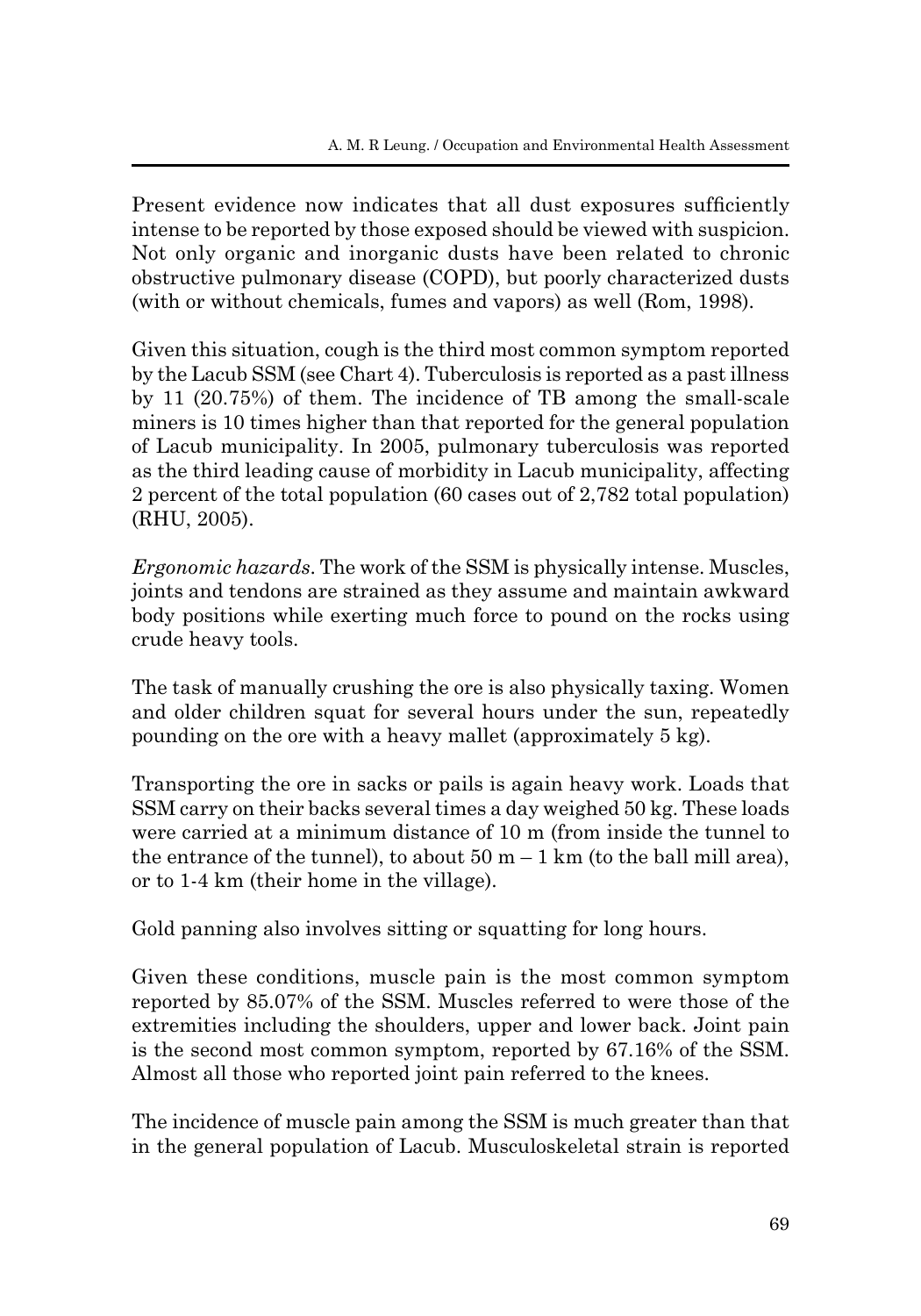as the 10th leading cause of illness, affecting only 0.3% of the general population (11 out of 2,782) (RHU, 2005). Bugnosen (n.d.) reports that "Backache is also a major problem among the (Kias, Benguet) miners -- largely due to their posture while working."

*Noise*. Noise comes from pounding of the tools against the rocks and ore, dynamite blasting and ball mill operation. Based on crude estimates using the Arm's Length Rule<sup>5</sup>, noise levels approach 85-90 dB while the ball mill is operating. Noise generated from pounding and blasting is more of 'burst' noise.

Deafness or diminished hearing is the tenth most common symptom, reported by 34.33% of the SSM. This condition is probably confounded by the common practice of diving in the river for eels and other marine food sources.

*Chemicals*. There is a community-enforced taboo against the use of chemicals such as mercury and cyanide in the extraction of gold. However, the use of less toxic chemicals such as those in dynamite, potassium mixed with the dynamite and borax is allowed. These chemicals are handled by hand. At the minimum, they act as skin irritant.

*Extreme temperature*. Extremes of cold or hot temperature are not prominent in Lacub's tunnels as these are located near the surface. It is the women and children crushing the gold ore outside the tunnels who are exposed to direct sunlight for prolonged periods of time.

There is also some heat and risk of burn present during the smelting process as a blow torch is used. The miner performing the smelting needs to look at the bright flame for prolonged periods of time.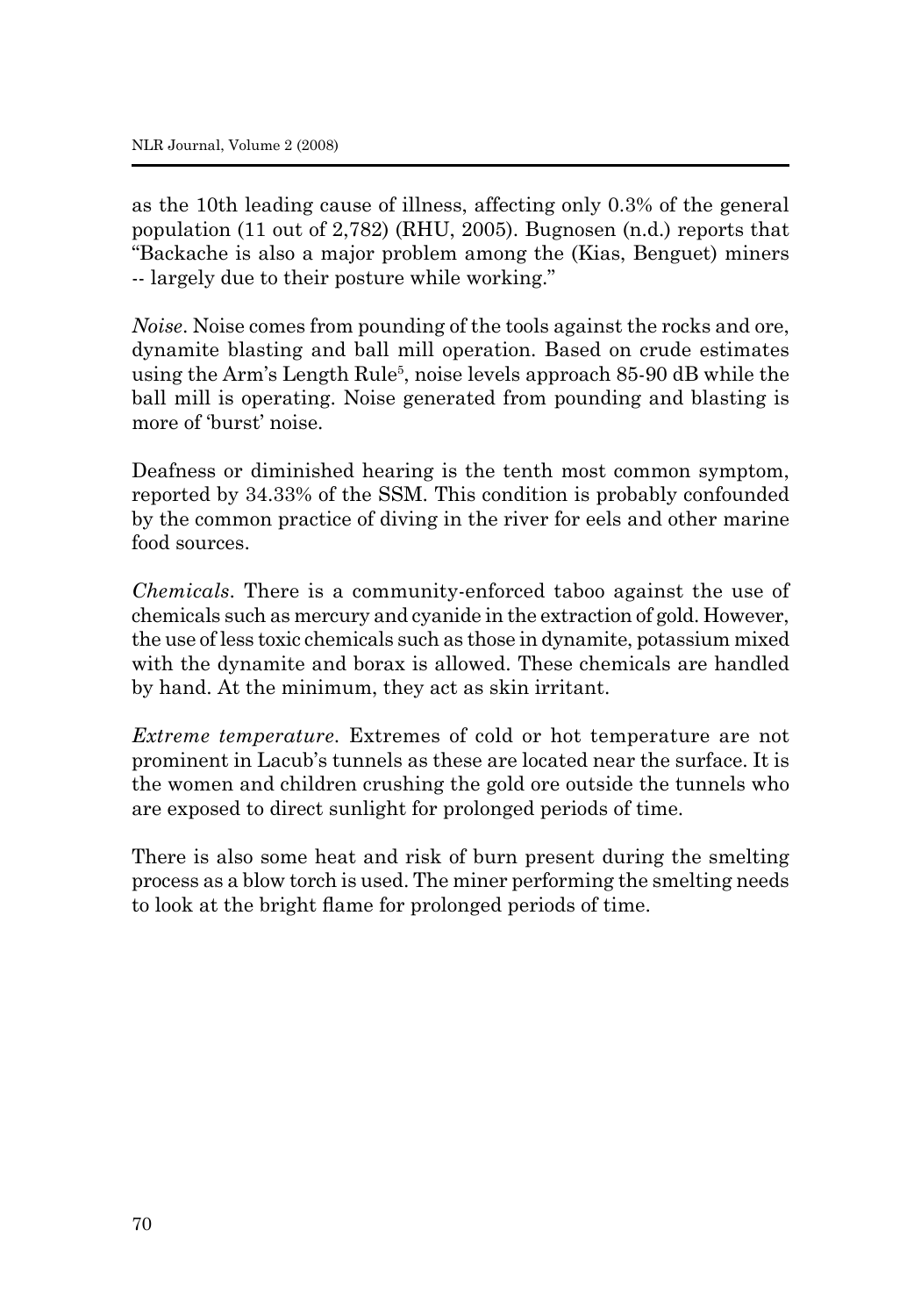## *Disease and symptom prevalence*

The most common symptoms experienced by the SSM in the past year were:



Among other diseases, ulcer affects 7.5% of SSM. In the general Lacub population, only 0.4% are affected (RHU, 2005).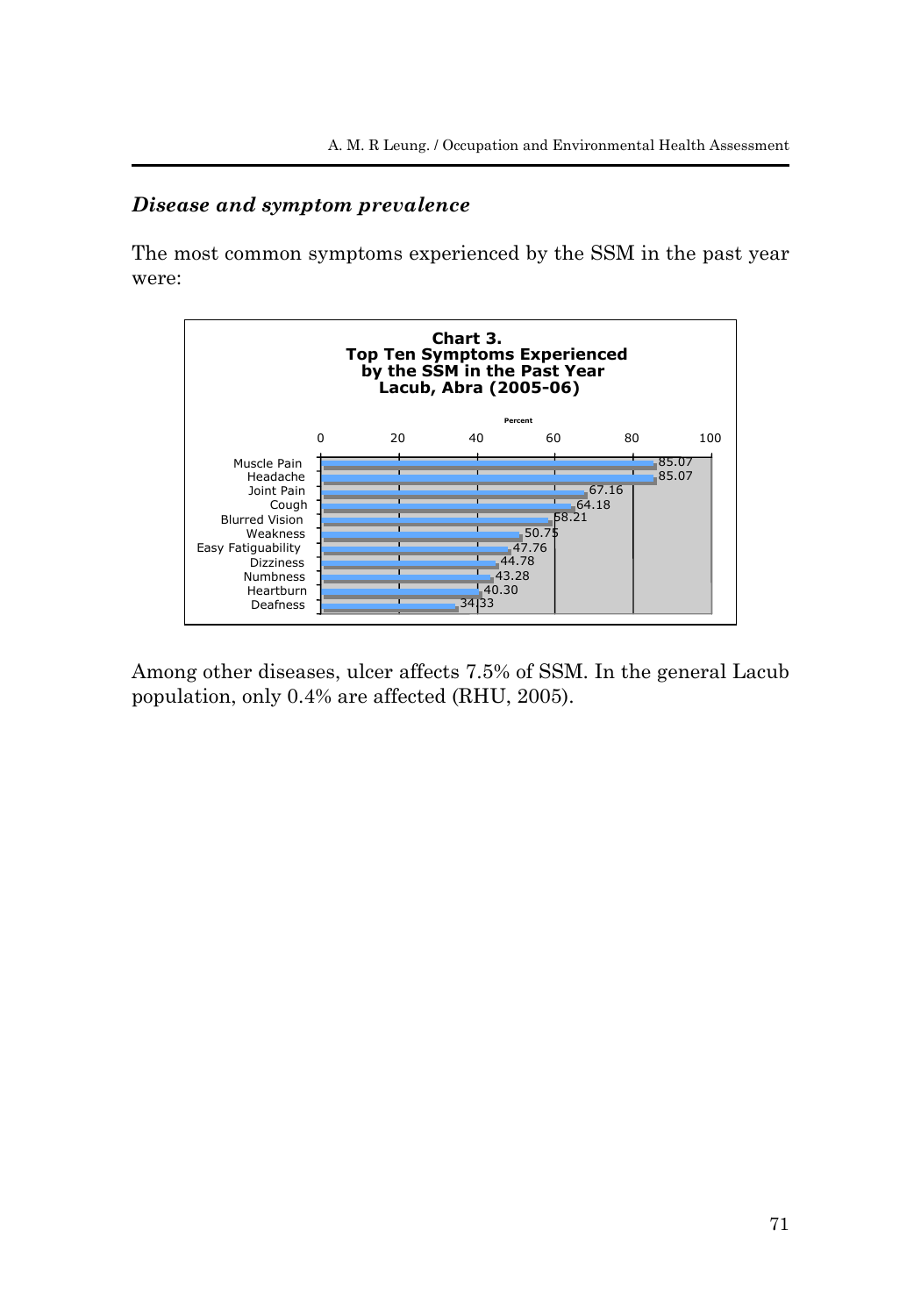### *Past Medical History*

The SSM listed the following in their past medical history:

| <b>Past Medical</b> | Number                      | Frequency |
|---------------------|-----------------------------|-----------|
| Illnesses           |                             | n=67      |
| Hypertension        | 23                          | 34.33     |
| Asthma              | 18                          | 33.96     |
| Heart Disease       | 12                          | 22.64     |
| Kidney Disease      | 11                          | 20.75     |
| Tuberculosis        | 11                          | 20.75     |
| Allergy             | 10                          | 18.87     |
| Goiter              | 6                           | 11.32     |
| Ulcer               | 4                           | 7.55      |
| Psychiatric Ds      | 3                           | 5.66      |
| Anemia              | 3                           | 5.66      |
| Malaria             | $\mathcal{D}_{\mathcal{L}}$ | 3.77      |
| Cancer              | 1                           | 1.89      |
| Diabetes Mellitus   | 1                           | 1.49      |
| Others              | 5                           | 9.43      |

*Table 1.* Past Medical Illnesses of SSM Lacub, Abra (2005-06)

# *Smoking, Alcohol Drinking and Diet*

Fifty-four percent (54%) of SSM were smokers. They averaged 15.09 pack years (SD=13.25). Twenty-six percent (26.87%) had quit smoking an average of 12.28 years (SD=9.04). Half of the SSM (52.20%) also chewed betel nut. Eighty-two percent (82.10%) were alcohol drinkers. Gin was the usual alcoholic beverage imbibed, 1-2 times per week.

SSM predominantly ate vegetables which came from within Lacub or from Bangued, the capital of Abra.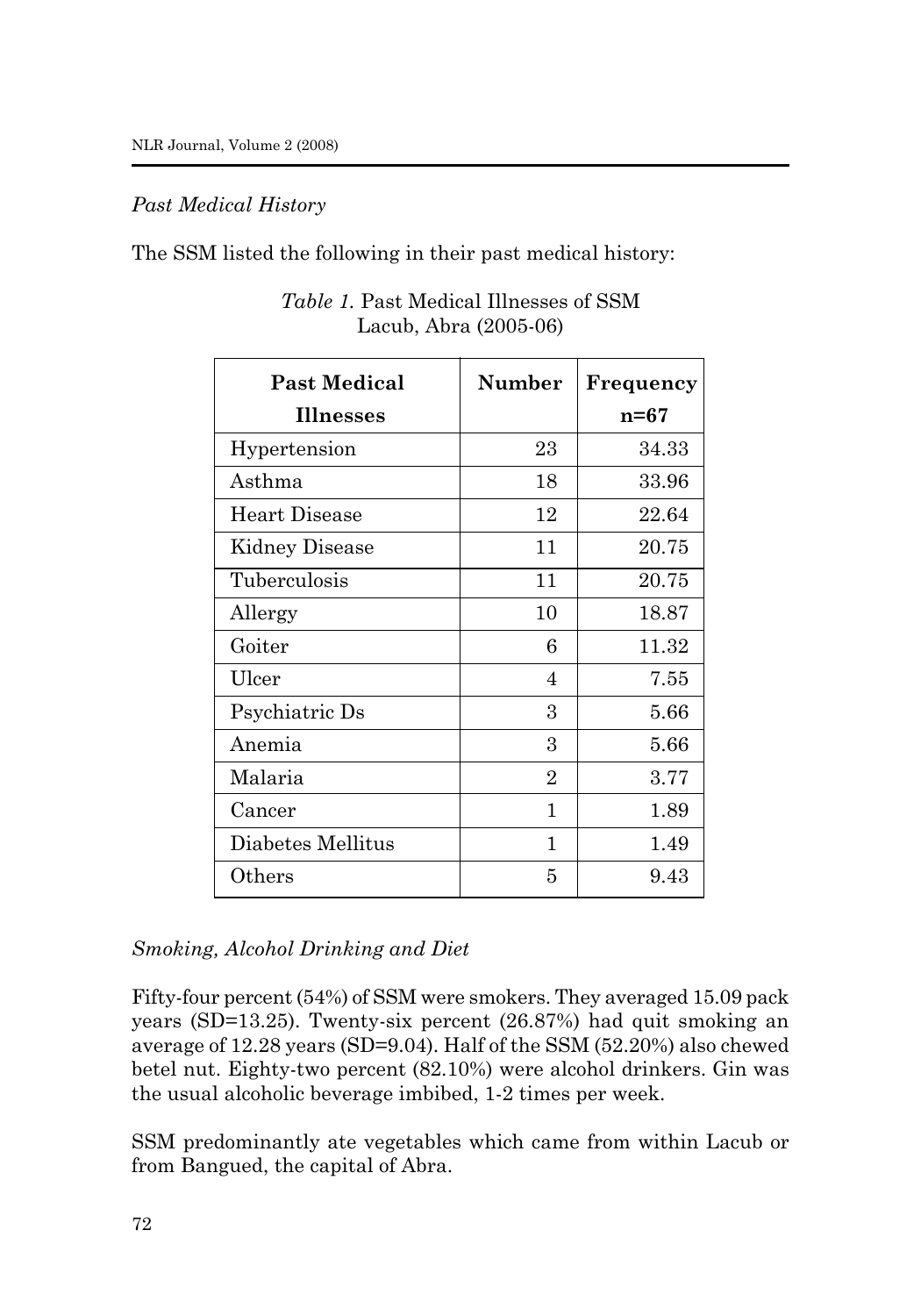### *Accidents at work*

The International Labour Organization (1999) identifies three types of accidents in small-scale mining all over the world: trips or falls (at the same level, or from one level to another); being hit by machinery or a moving object (including rocks, stone chips, tools); and, effects of cave-ins or rock falls (e.g. fractures, sprains, contusions) (ibid.).

Fifty-six percent (56.72%) of SSM have not experienced any accidents on the job. Forty-three (43% or 430 per 1,000 workers) of Lacub SSM reported mostly minor injuries, namely contusions (44.83%), abrasions (34.48%) and minor cuts (13.79%). Only 1 miner reported eye injury.



Only 1 death was reported, occurring more than 20 years ago (extrapolated to roughly 0.15 fatal accidents/1,000 workers). South African gold mines reported 1.05-1.57 fatal accidents per 1,000 employed (Loewenson, n.d.).

Bugnosen (n.d.) reported a similarly low incidence of accidents in Kias, Benguet: "The miners state that there were no fatal or serious accidents at the mine site, even during the height of illegal mining activities. Common injuries that occur are mainly cuts and bruises caused by flying objects, rock falls and slipping."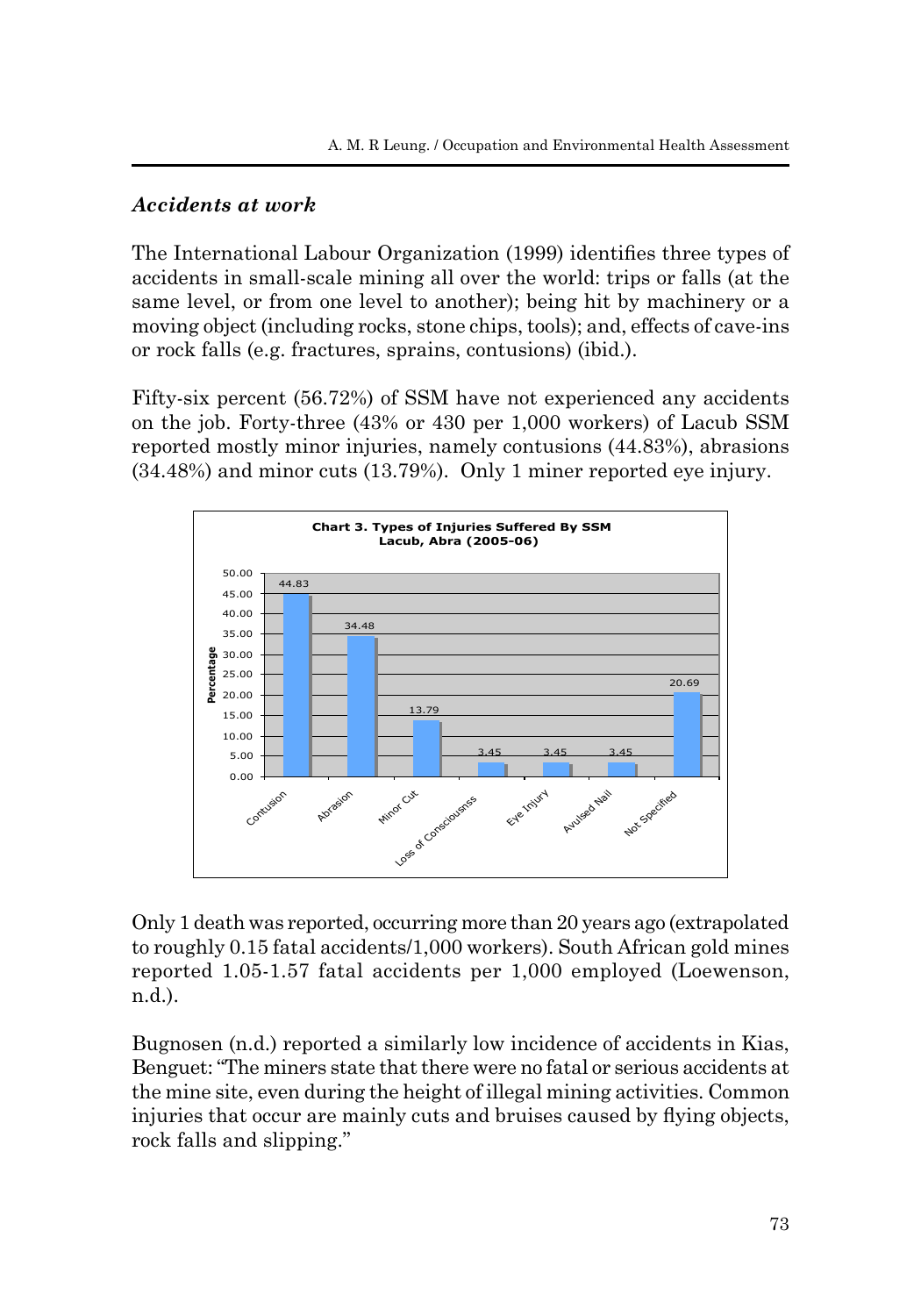The general consensus is that "Overall health and safety data for ASM (artisanal/ small-scale mining) are sketchy, but the sector appears to experience a significantly higher accident rate than the industry as a whole" (Undermining the Rights, n.d.). This data seems to be skewed by a bigger proportion of accidents in underground coalmines "in view of the risk of fire or explosion arising from the ignition of methane and/or coal dust" (ILO, 1999). However, "A typical gold mine in Zimbabwe is a shallow underground operation in stable rock…. Nonetheless, small-scale mining in Zimbabwe has a well-established reputation for a disproportionately high number of fatalities. These are mainly caused by miners re-entering closed mines illegally to win gold from the pillars, and from alluvial miners burrowing into uncompacted river banks" (ibid.).

The seemingly low accident rate in Lacub mines may be attributed to the small number of workers included in this study and the relatively low scale of operations.

Possible causes of trauma identified by the researchers in the Lacub mines were: rock fall, dynamite blasting, falls, dropping of heavy loads, mishandling of tools and impingement in the ball mill. The frequent and indiscriminate use of dynamite in tunneling has also been identified as a dangerous practice. These are similar to what has been identified by the International Labour Organization (1999) as causes of accidents in small-scale mines all over the world are likewise detected by ILO: rock falls; subsidence; lack of ventilation; misuse of explosives; lack of knowledge; lack of training; violation of regulations; and, obsolete and poorly maintained equipment.

### *Environmental issues*

The environmental issues obtaining in Lacub are similar to those observed by Bugnosen (n.d.) in Kias, Benguet (e.g., deforestation, soil erosion, land slides and siltation). More specifically, the problems identified by the researchers in Lacub are, as follow:

*Mine waste disposal*. There is no organized manner of mine waste disposal in Lacub. Valleys filled with rocks extracted from the mines were observed. These pose a danger of land or mudslide especially during the rainy season.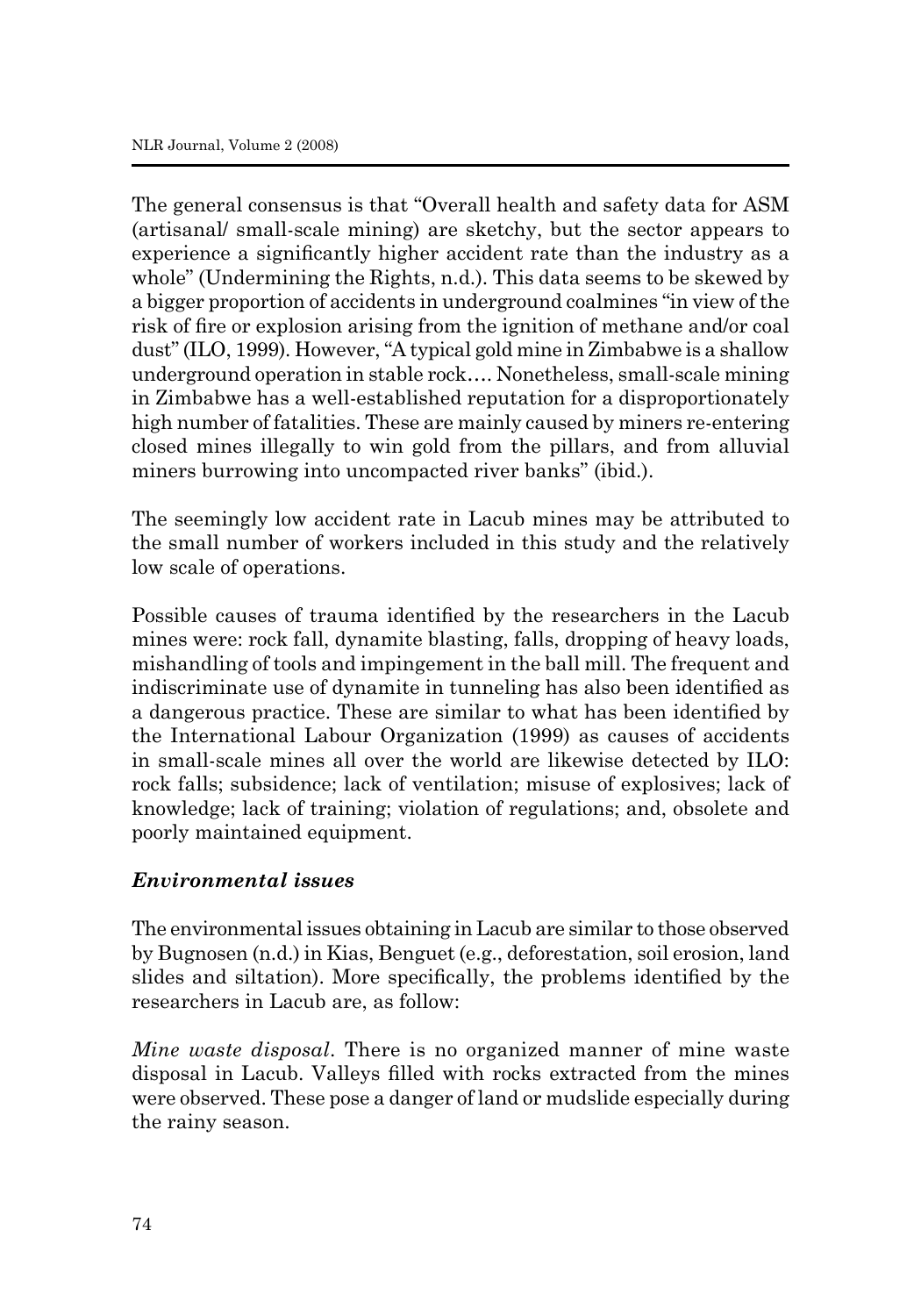Some residents report that slowly the silt from the mines is flowing down the waterways and into their rice fields. Buyatan Creek near Lipit is highlighted by community residents as one of the waterways most affected by sedimentation. Fish and snails can no longer be seen in this creek.

*Depletion of water supply*. Buyatan Creek is again pinpointed as one of the waterways which has diminished in flow volume. Other waterways have been noted to have less flow, after mining flourished.

The diminished water flow has resulted in the non-usage of approximately two (2) hectares of rice fields for lack of irrigation. (The problem was aggravated by the damage wrought by typhoons on Lacub's irrigation canals.) Some fish ponds have also been abandoned for lack of water supply.

*Deforestation*. The areas of Binangsalan and Lipit are recognized by the community as watershed areas. Mining activities have resulted in the cutting of trees in these areas, although less than one (1) hectare has been denuded at present.

*Acid mine drainage*. The exposure of soil and rocks to water and air in the process of mining generates acid mine drainage. The acid generated in turn dissolves heavy metals and releases them into waterways. This phenomenon has not been adequately documented in Lacub.

It is good to note, however, that people's organizations exist within the small-scale mining areas of Lacub municipality. It is mainly through these people's organizations that collective control over mining operations is instituted. For instance, disputes among SSM are settled through the people's organizations. Likewise, the ban on the use of mercury and cyanide is enforced through the people's organization. While this research was ongoing, the mine site of Lipit was closed down by the people's organization in recognition of the many environmental hazards that its continued operations was posing.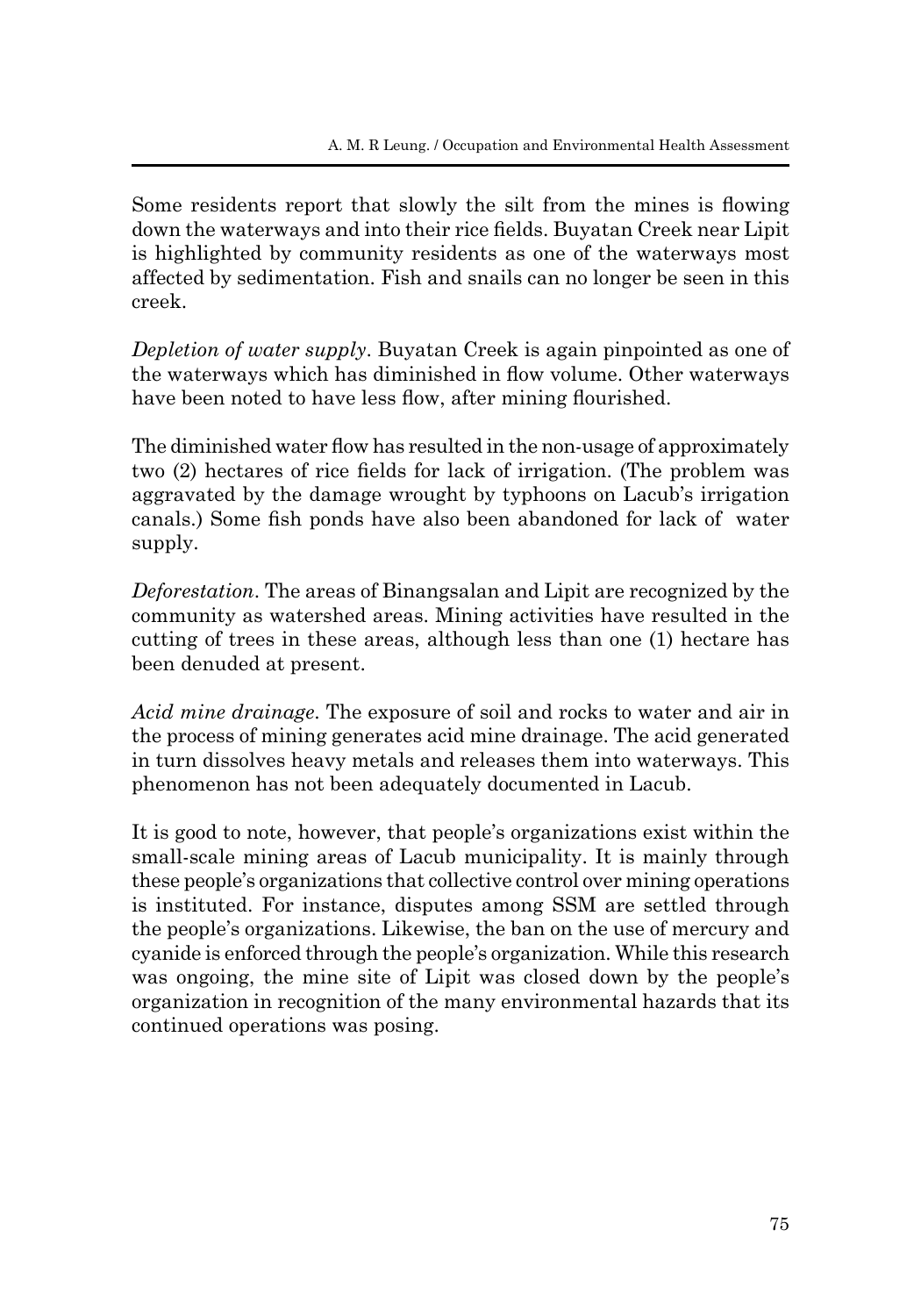## **Conclusion and recommendations**

This study has looked at the (1) occupational health and safety (OHS) status of indigenous SSM in Lacub, Abra, (2) their disease/ symptom prevalence rates, and (3) their OHS knowledge, attitudes and practices.

Quite clearly, the issues coming out from this research find resonance in the findings of SSM research done worldwide. In the case of Lacub SSM, the major hazards involve dust and ergonomics. These can be related to the predominance of cough and muscle/ joint pains as leading health complaints of the SSM. The incidence of these health conditions is much higher among the SSM as compared to the general population.

However, in terms of environmental concerns, the use of chemicals such as mercury and cyanide is not as pronounced in Lacub as elsewhere. This most likely stems from the fact that people's organizations abound in the area which play a crucial role in exerting collective control over the mining operations.

To alleviate the occupational, health and environmental hazards identified, the following recommendations are set forth:

- 1. Conduct health education among the SSM regarding the occupational and environmental hazards especially towards the following interventions –
	- a. development of appropriate and more efficient tools to decrease ergonomic hazards;
	- b. institution of dust reduction measures;
	- c. development of practical and cheap personal protective equipment; and,
	- d. organizing of health and safety committees among the SSM.
- 2. Conduct baseline sampling and periodic monitoring of acid and heavy metal levels along waterways within Lacub.
- 3. Develop appropriate mine waste disposal systems.
- 4. Institute a system for disease surveillance among the SSM.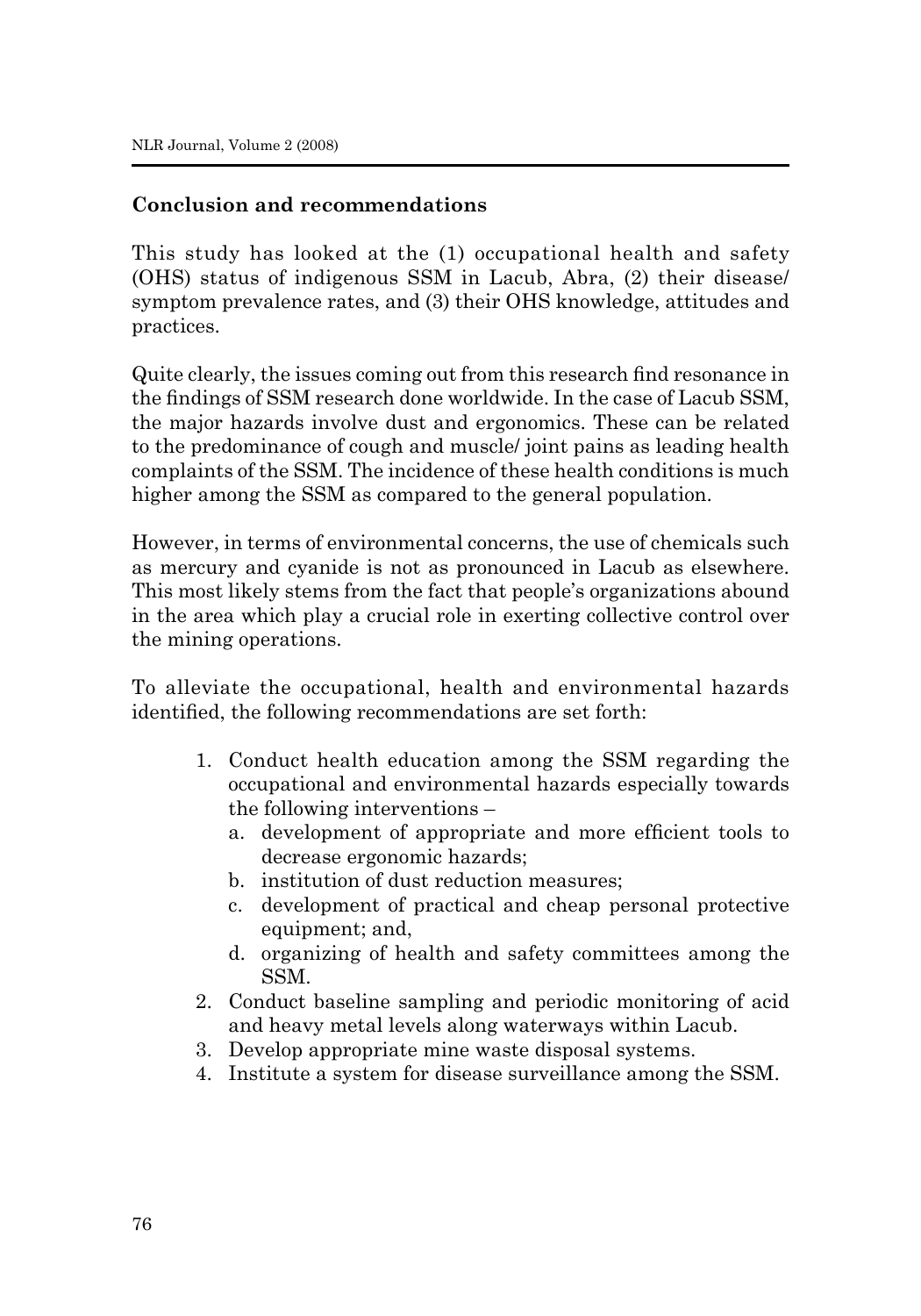In considering these recommendations to improve the occupational, health and safety profile of the SSM of Lacub, lessons from others who have tackled the problem need to be kept in mind:

Many environmental and health and safety assistance programmes have demonstrated that interventions should focus on incentives and training rather than on traditional monitoring and enforcement systems. It is important to show how protecting the environment or health can produce more benefits than costs. Solutions have a better chance of success if they can be implemented with readily available material that is familiar to the cultural environment of the miners. Adapting and optimizing existing technology is preferable to introducing new and sophisticated equipment. Due to the differences between mining operations and local contexts, a single generic technical solution is normally inappropriate. Change is most effectively disseminated through pilot operations that are implemented successfully and that serve as models for duplication. Education, training, demonstration and monitoring are the key elements of any programme to improve occupational safety and health in ASM (artisanal and small-scale mining)" (Loewenson, n.d.).

# **Acknowledgments**

This research was made possible through a grant from the UP Medical Foundation, November 2005-2006, in cooperation with Community Health Education, Services and Training In the Cordillera Region (CHESTCORE) and the Department of Family and Community Medicine, Saint Louis University College of Medicine.

# **Notes**

<sup>1</sup> National Statistics Office, 2000, as quoted in the Abra Provincial Profile by the Provincial Government of Abra.

2 The Community Health Education, Services and Training in the Cordillera Region (CHESTCORE) is a health NGO within the Center for Development Programs in the Cordilleras (CDPC), a network of nongovernment organizations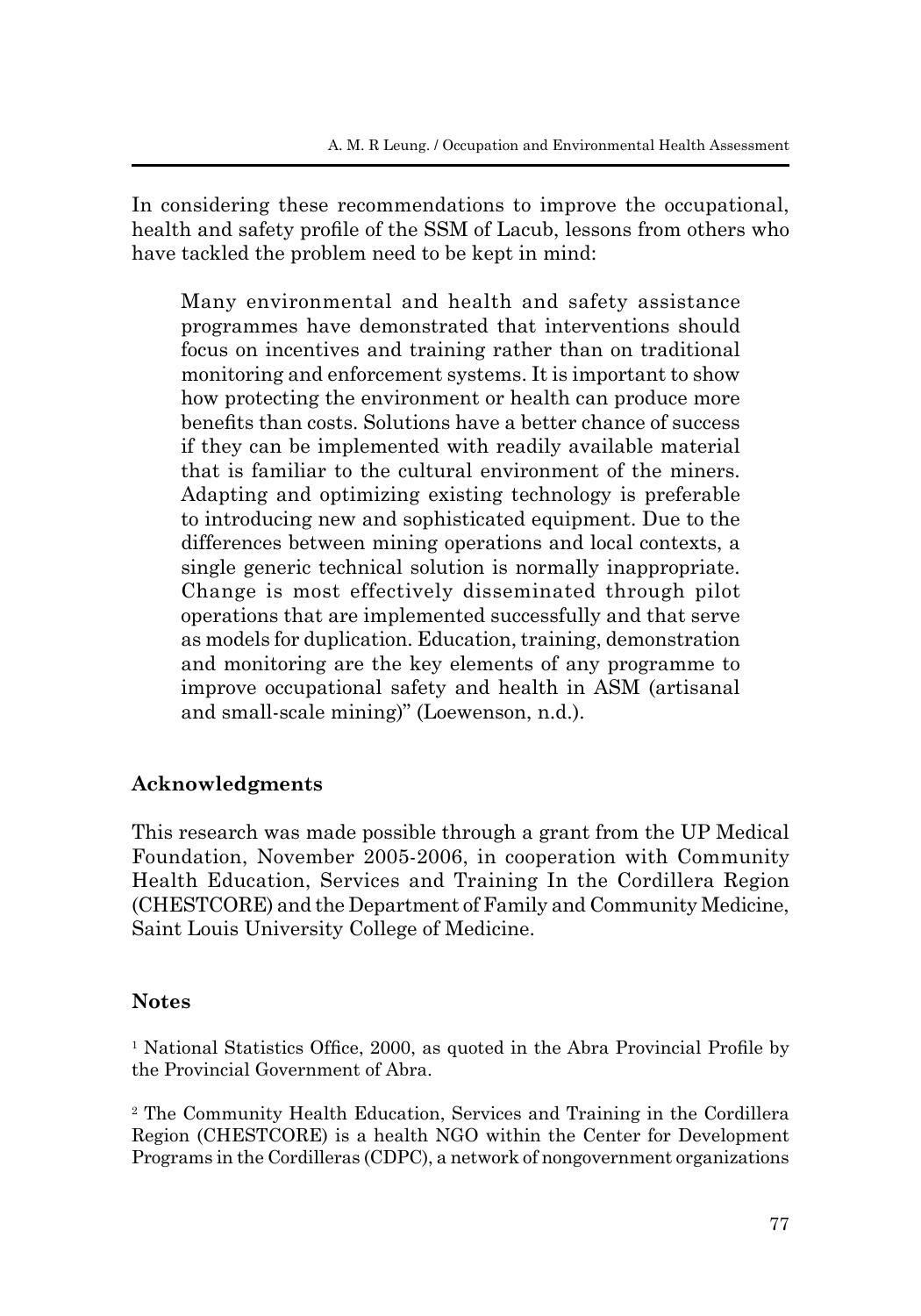that has served Lacub Municipality for almost twenty years. CDPC and CHESTCORE have organized people's organizations and trained community health workers among Lacub's barangays.

<sup>3</sup> This was validated by our observation that small-scale mining is a family endeavor in which children are not exempted.

4 Metal balls were originally used inside the ball mill, thus its name.

5 Arm's Length Rule – Noise levels reach 85-90dB when two people standing an arm's length apart need to shout at each other in order to be heard.

#### **References**

- Alyansa Dagiti Pesante Ta-eng Kordilyera (APITTAKO/ Alliance of Peasants in the Cordillera Homeland). August 2005. 'Short History of SSM in the Cordilleras' (unpublished paper).
- Bugnosen Edmund. (n.d.). 'The Kias gold mine, Philippines' in Small-scale gold mining: Examples from Bolivia, Philippines and Zimbabwe edited by Norman Jennings, accessed September 2005 at http://www.ilo.org/public/ english/dialogue/sector/papers/goldmine/130e2.html.
- Bugnosen, Edmund. (2001). 'Country Case Study on Artisanal and Small-scale Mining: Philippines,' Mining, Minerals and Sustainable Development, no. 83.
- 'Gold Roasting.' (n.d.), accessed January 2007 at www.e-goldprospecting.com/ html/roasting\_smelting.html.
- Hentschel T, Hruschka F and Priester M. (2003). "Artisanal and Small-Scale Mining Challenges and Opportunities", Mining, Minerals and Sustainable Development, London.
- International Institute for Environment and Development [IIED]. (2001), 'Report of the Workshop on Artisanal and Small-Scale Mining,' Mining, Minerals and Sustainable Development.
- International Labor Organization [ILO], (n.d.), 'Small-scale mining', accessed November 2008 at http://www.ilo.org/public/english/dialogue/sector/ sectors/mining/concern.htm